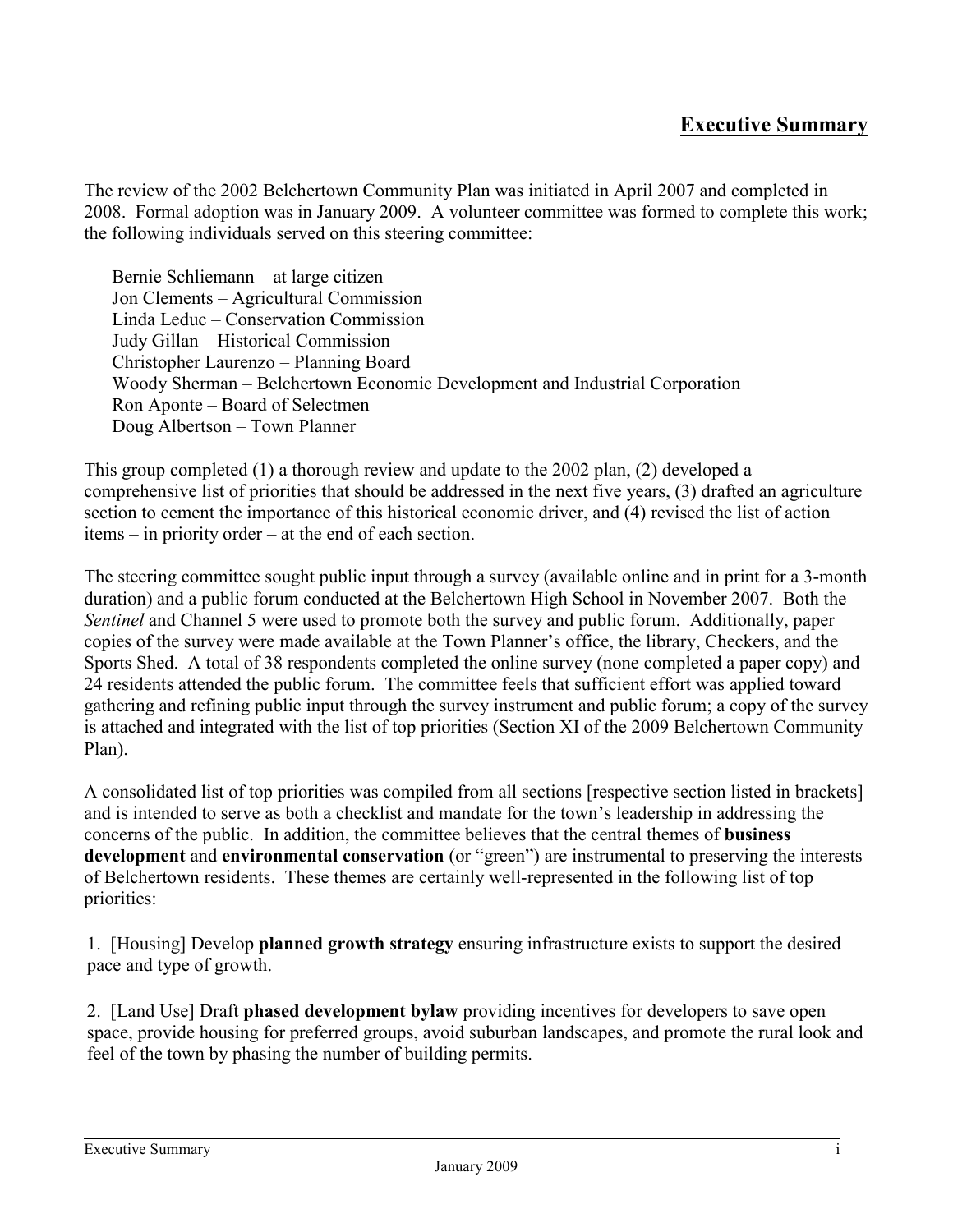3. [Agriculture] Develop **incentives for landowners** to keep their land in forestry, agriculture, and recreation.

4. [Open Space and Recreation] Develop **review process for proposed developments** adjacent to preserved conservation land and agricultural land to prevent adverse impact to that land and maximize the overall area of contiguous open space.

5. [Land Use] Draft **zoning bylaw revisions** to increase lot size in areas of environmental concern including poor draining soils, steep slopes, active farm and forestry production, and wellhead / watersheds.

6. [Natural Resources; Community Facilities & Services] Update and distribute **GIS** information. A Graphic Information System (GIS) provides the town with valuable data used in making decisions related to zoning, housing, demographics, the environment, and other natural resource-related issues.

7. [Historical & Cultural Resources] Establish policy defining and protecting **scenic vistas and views** from town ways.

8. [Natural Resources] Develop comprehensive **Lakes Management Plan** with the Tri-Lakes Association with emphasis on nutrient run-off.

9. [Natural Resources] Require **wildlife habitat evaluation** for all development projects (other than single family homes) outside of village areas.

10. [Circulation & Transportation] Use a pavement management system (to prioritize **town roads**) for street maintenance and improvement.

11. [Community Facilities & Services] Develop a five-year and a ten-year plan for Fire, Police, EMS, and Public Works Department **staff and facility needs**. Identify possible sites for north and south satellite stations.

12. [Economic Development] Work with the Economic Development and Industrial Corporation to plan and achieve redevelopment of the **state school property** in ways that gain the most for the community. Consider how utilitarian service facilities might be tucked into the site plan concept.

13. [Open Space & Recreation] Establish a **system of bikeways and hiking trails** (separate from roadways if possible) connecting the far ends of town to recreation areas and other public facilities.

14. [Open Space & Recreation] Develop **plan for targeting parcels**, portions of parcels, development rights, and easements for acquisition.

15. [Community Facilities & Services] Evaluate aging assets and create an **annual improvement schedule**.